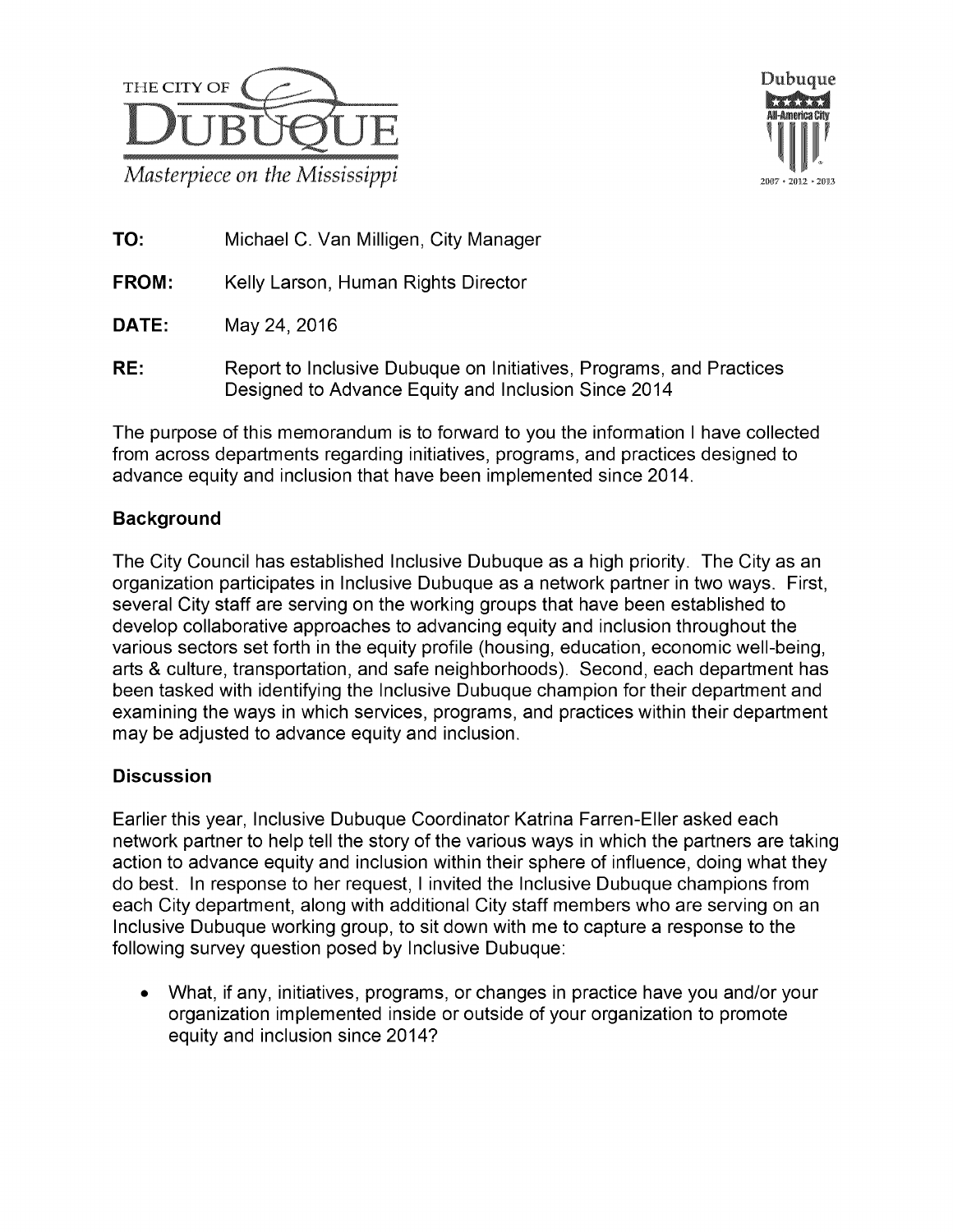Some of the actions undertaken by the City are focused on creating inclusive environments or structures that allow people of all backgrounds to engage and meet their potential:

- The Multicultural Family Center began offering some new programs, including
	- $\circ$  "Difficult Differences," which is focused on navigating difficult conversations involving aspects of social identity such as race, gender, disability, sexual orientation, etc.
	- $\circ$  "Safe Zone Training," which is focused on creating safe environments for people who identify as gay, lesbian, bi-sexual, transgendered, or are questioning, and
	- a Trans-racial adoption support group.
- The Arts Special Projects Grant Program has been modified so that inclusiveness of the programming is part of the rating system for receiving a grant.

Other actions undertaken by the City are focused on making equitable adjustments to services, programs, or practices in order to advance access to department services and engage people in ways that are relevant, meaningful, and accessible. Here are a few of those highlights:

- $\bullet$  The Public Information Office has expanded communication channels with City department to include You-Tube and the MyDBQ application.
- City buildings were audited for "readily achievable" improvements to increase access for people with disabilities, and improvements such as the addition of ADA signage were made as a result of public input.
- A new play component for people with visual impairments has been added at Marshall Park.
- Adjustments have been made to the community engagement process for City Council Goal Setting and budgeting, and are being examined for continued improvement.
- **•** Leisure Services engaged in a partnership to offer "Unified Sports Events"  $$ these events are an example of both equity and inclusion in that they are adaptive sports that include participants both with and without disabilities.
- The Jule completed a significant redesign of bus routes leading to improved service in our most diversity neighborhoods and for those who are transit dependent.
- $\bullet$  The Jule noted that requiring applicants to have a CDL as a pre-requisite to employment was limiting the pool of otherwise qualified applicants. They adjusted their hiring policy to allow on-the-job CDL training, resulting in a broader pool of qualified applicants.
- The Human Rights Department has provided child-care, transportation, and  $\bullet$ translation services for residents in order to advance access to the City Life program.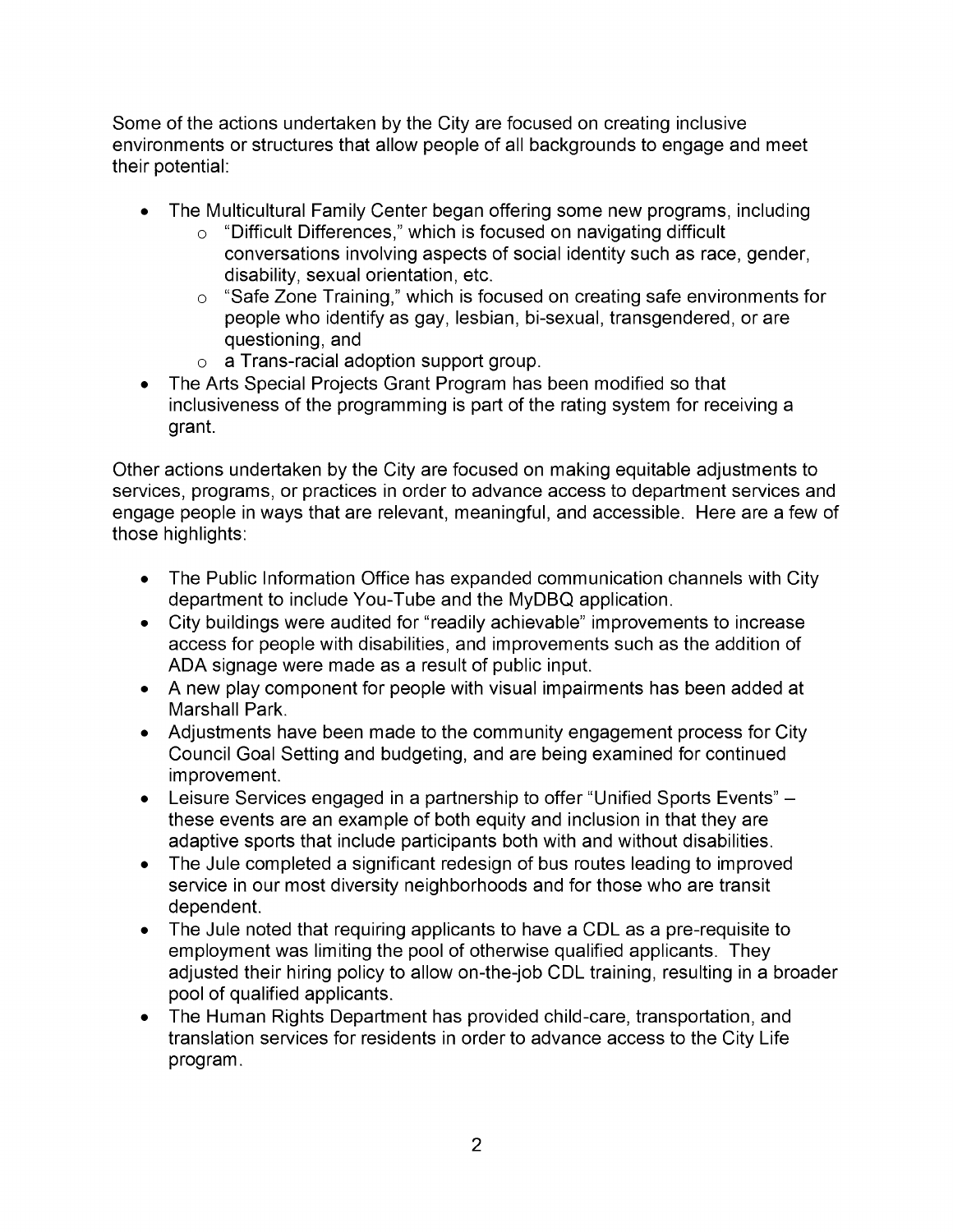Some actions are focused on adjusting a City program in order to be a more effective partner in collectively impacting a community-wide strategic initiative. The best example of this lies in the area of Grade Level Reading:

- The Leisure Services Department re-vamped the Partners in Learning Program to specifically focus on grade level reading achievement
- The Leisure Services Department also revised the summer drop-in programs at the parks to include an intentional learning focus to help reduce the "summer" slide.

Still other actions are focused on providing avenues for the public to play an active role in advancing equity and inclusion, such as:

The Sustainability Grant Program awarded a grant to a University of Dubuque  $\bullet$ student who is addressing food access in a neighborhood that is in a food desert.

I've also attached to this memo a chart containing the full list of responses I received from departments.

## **Action Requested**

This memo is being provided for your information. No action is requested.

cc: Department Managers Katrina Farren-Eller, Inclusive Dubuque Coordinator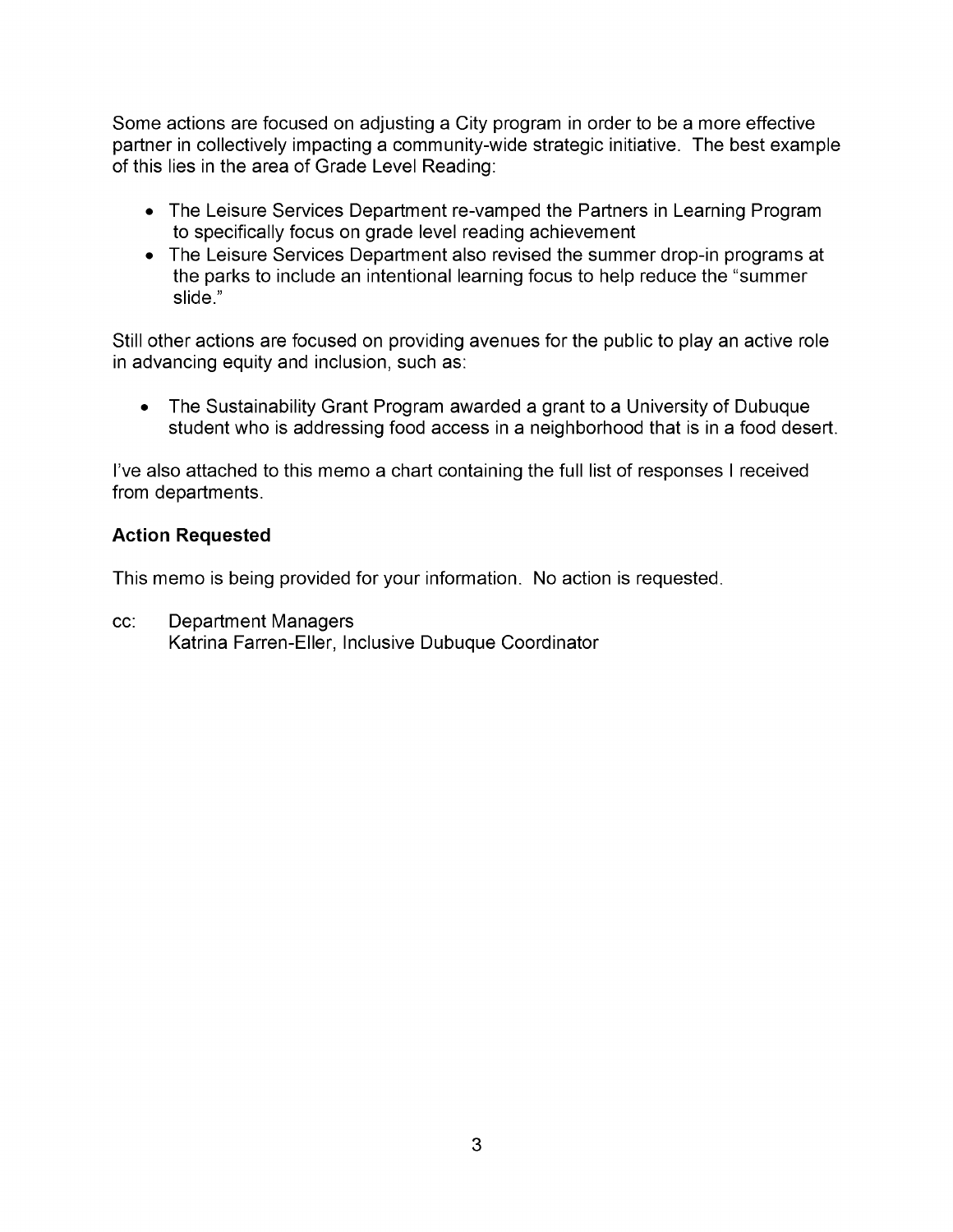| <b>City of Dubuque Department</b> | Initiative, Program, or Change in Practice                                                                                                 |
|-----------------------------------|--------------------------------------------------------------------------------------------------------------------------------------------|
| City Clerk's Office               | 2014: Brochure on how to insure events are accessible to people with disabilities<br>٠                                                     |
|                                   | included with special event permit packet                                                                                                  |
|                                   | 2015: City Council adopted a resolution affirming the commitment to diversity and                                                          |
|                                   | inclusion through broad recruitment and appointments to City Boards and Commissions                                                        |
|                                   | Beginning to map Board and Commission applicant addresses to see if representation                                                         |
|                                   | throughout the city                                                                                                                        |
|                                   | Working to develop additional ways for people to be informed of Board and Commission<br>vacancies                                          |
| City Manager's Office             | 2014-16: extensive efforts to keep the public informed and engaged with the Bee Branch<br>٠<br>creek restoration work                      |
|                                   | 2015: received training on Race: the Power of an Illusion and distinctions between                                                         |
|                                   | implicit, explicit, individual, institutional, and structural racism                                                                       |
|                                   | 2015: City now has You-Tube channel and MyDbq Ap allowing for broader and easier<br>٠                                                      |
|                                   | access; demonstration of ap offered at neighborhood meetings                                                                               |
|                                   | 2015-16: new community engagement activities for budget process and City Council goal                                                      |
|                                   | setting adopted                                                                                                                            |
|                                   | 2016: ICMA Fellows hosted in Dubuque from Indonesia, Cambodia, Thailand                                                                    |
|                                   | 2016: Sustainability grants awarded included one to UD student who is addressing food<br>access in neighborhoods that are in a food desert |
| <b>Building Services</b>          | 2015: City buildings assess for readily achievable improvements and work underway to<br>٠                                                  |
|                                   | address                                                                                                                                    |
|                                   | 2015: improved ADA signage in City buildings as a result of public input<br>٠                                                              |
| Leisure Services Department       | 2014-16: Intentional work on recruitment process for MFC Director; Park Division<br>٠                                                      |
|                                   | positions; Supervisory staff revamped approach to seasonal recruitment and hiring                                                          |
|                                   | processes with goal of expanding diversity of pool                                                                                         |
|                                   | 2014: Re-vamped AmeriCorps Partners in Learning program to focus on Grade Level                                                            |
|                                   | Reading                                                                                                                                    |
|                                   | 2015: re-vamped summer drop-in programs at parks to include intentional learning focus                                                     |
|                                   | 2015: MFC began offering some new programs: Difficult Differences program; Safe Zone                                                       |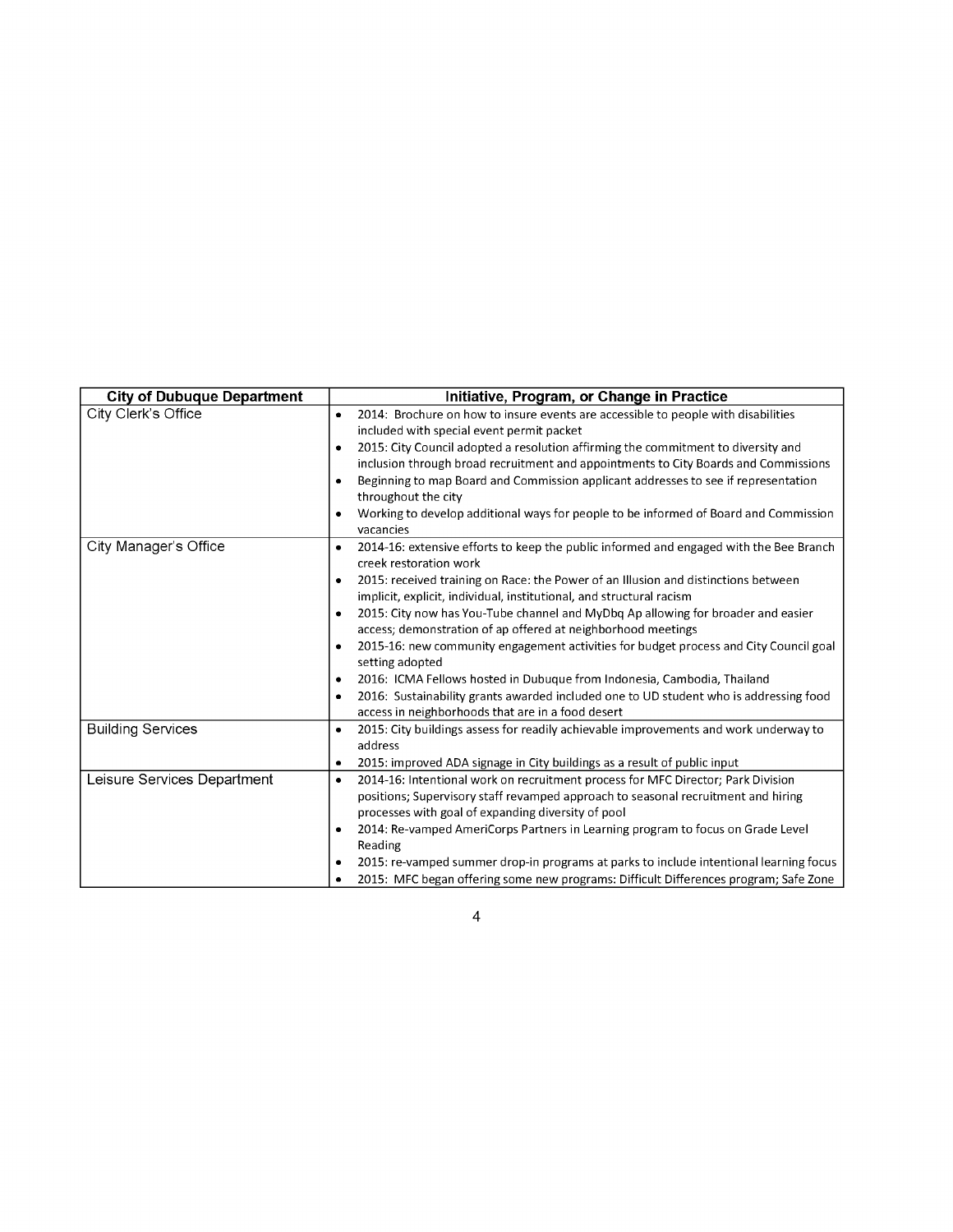|                                 | Training; Trans-racial adoption support group<br>2015: Road to Success partnership with MFC and Black Men Coalition revised to include<br>opportunities to be considered for summer employment |
|---------------------------------|------------------------------------------------------------------------------------------------------------------------------------------------------------------------------------------------|
|                                 | 2015: Partners on MFC Board worked to consult with numerous community groups on<br>٠<br>NAACP request to rename the building                                                                   |
|                                 | 2015: new play component for visually impaired added at Marshall Park                                                                                                                          |
|                                 | 2016: 9 pesticide free parks being piloted; healthier for all including those with chemical<br>sensitivities                                                                                   |
|                                 | 2016: Four Mounds Day Camp adjusted camp times and bus transportation options to<br>expand availability to working parents and/or those reliant on public transportation                       |
|                                 | 2016: will be implementing scholarship cards so that families who income qualify can                                                                                                           |
|                                 | choose to apply the scholarship towards full range of Leisure Services program rather<br>than only to certain programs                                                                         |
|                                 | Partnership with Boys & Girls Club offers breakfast and lunch at Comiskey Park during<br>summer                                                                                                |
|                                 | Mapped program registrations to see demographic coverage by neighborhood                                                                                                                       |
|                                 | Partnered with DCSD and others to offer Unified Sports Events - adaptive sports that<br>include people with and without disabilities                                                           |
| <b>Engineering Department</b>   | Expanded recruitment for open positions to attract a broader applicant pool, additional<br>٠<br>job fairs, college campuses, professional websites, regional focus                             |
|                                 | Green Alleys purposefully split city-wide so hitting all demographic and income areas<br>throughout the watershed                                                                              |
|                                 | Transition Plan for accessibility being updated to current access standards, including<br>guidelines for public rights of way that were adopted in 2014<br>٠                                   |
| Economic Development Department | Arts Special Projects Grants modified so that inclusiveness of the program is part of what<br>$\bullet$<br>is rated                                                                            |
| Finance Department              | Expanded recruitment for open positions to attract a broader applicant pool - college<br>$\bullet$<br>campuses, professional websites                                                          |
|                                 | Instituted a new practice of inviting vendors with the City to self-identify as female or<br>minority owned businesses                                                                         |
| Fire Department                 | Formed community engagement committee that is working to attend more community<br>$\bullet$<br>events, neighborhood meetings, Farmer's Market, and engage with neighbors through               |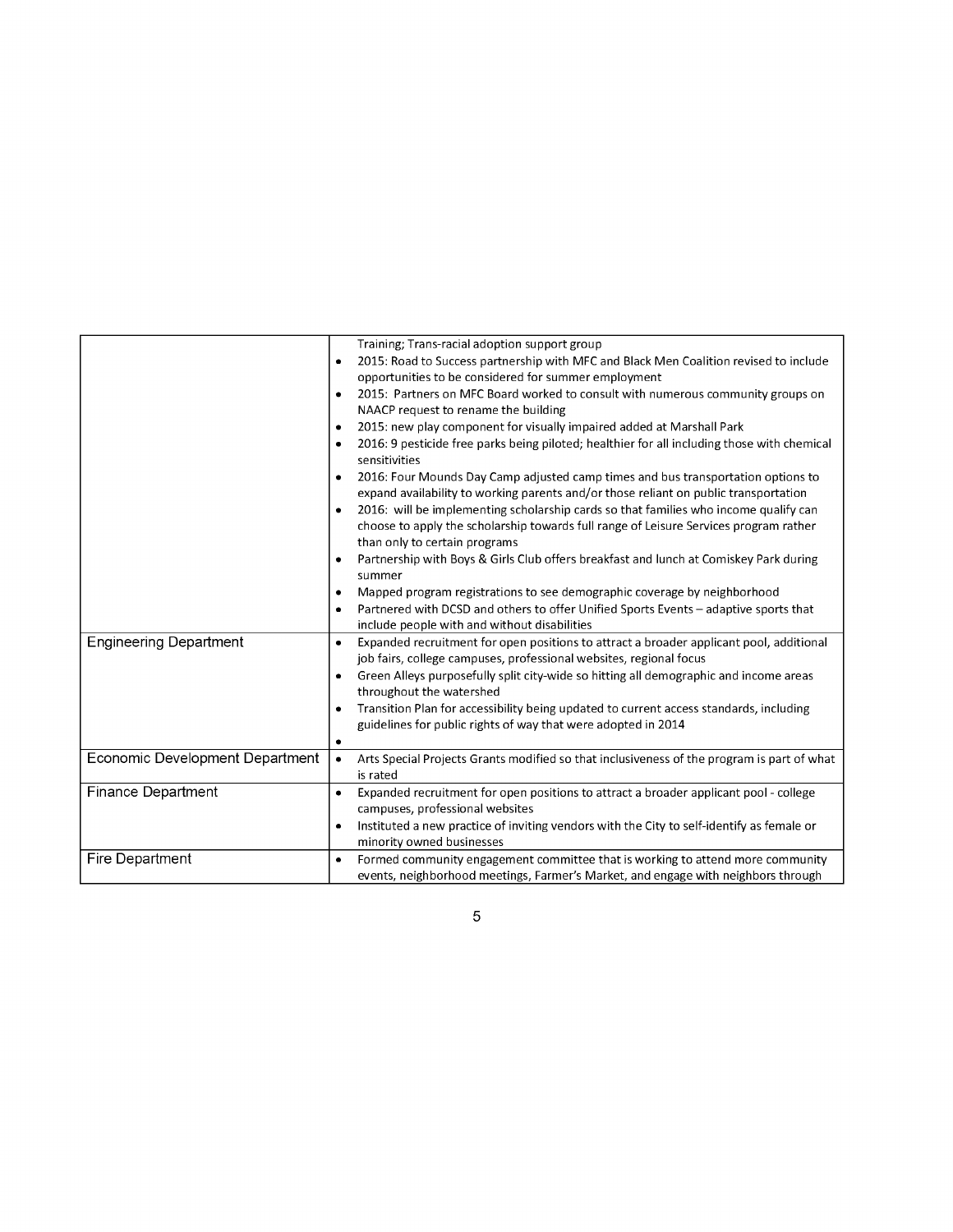|                           | community gardens and little libraries at the Fire Stations                                                                                                                                                                                                                                                                                                                                                                                                                                                                                                                                                                                                                                                                                                                                                                                                                                                                                                                                                                                                                                                                                                                                                                        |
|---------------------------|------------------------------------------------------------------------------------------------------------------------------------------------------------------------------------------------------------------------------------------------------------------------------------------------------------------------------------------------------------------------------------------------------------------------------------------------------------------------------------------------------------------------------------------------------------------------------------------------------------------------------------------------------------------------------------------------------------------------------------------------------------------------------------------------------------------------------------------------------------------------------------------------------------------------------------------------------------------------------------------------------------------------------------------------------------------------------------------------------------------------------------------------------------------------------------------------------------------------------------|
| <b>Housing Department</b> | 2015 received training on Race: the Power of an Illusion and distinctions between<br>٠<br>implicit, explicit, individual, institutional, and structural racism<br>2014-16: Impacted parties are involved with Source of Income committee and their<br>٠<br>input will be included in recommendations to City Council<br>2016: Full Time position for Circles funded<br>٠<br>2016: Micro-enterprise program added to CDBG budget<br>2016: Received funding for resiliency grant that will include a focus on rehabilitation for<br>٠<br>quality affordable housing                                                                                                                                                                                                                                                                                                                                                                                                                                                                                                                                                                                                                                                                  |
| <b>Health Department</b>  | 2016: extensive community engagement on the creation of Resiliency Advisory<br>٠<br>Commission                                                                                                                                                                                                                                                                                                                                                                                                                                                                                                                                                                                                                                                                                                                                                                                                                                                                                                                                                                                                                                                                                                                                     |
| Library                   | 2014-16: two staff members participate on City's intercultural competence team; in 2015<br>$\bullet$<br>and 2016 they have presented to all library staff and are preparing two additional<br>presentations along with videos of ICC concepts for CODI<br>Librarian attended two days of training on programs for people with Alzheimer's<br>٠<br>One staff person is becoming more active in Inclusive Dubuque<br>Adult and Youth Services staff are planning programs targeted to special populations<br>Recruitment initiatives have been expanded to attract a more diverse pool; more<br>candidates are invited to take part in exercises that provide managers a chance to<br>interact with them before inviting for formal interviews<br>Several volunteers have mental or physical disabilities<br>Clerk positions are no longer used solely to support high school students and instead are<br>٠<br>open to adults as well, supporting librarianship is a profession.<br>Plan of Service includes goals to offer multicultural elements in programs<br>٠<br>Multicultural books and displays are actively sought out<br>Partnership exists with Multicultural Family Center for book club and foreign language<br>classes |
| Police Department         | 2015: renegotiated Memorandum of Understanding with NAACP establishing the<br>٠<br><b>Dubuque Police Community Relations Committee</b>                                                                                                                                                                                                                                                                                                                                                                                                                                                                                                                                                                                                                                                                                                                                                                                                                                                                                                                                                                                                                                                                                             |
|                           | 2015 received training on Race: the Power of an Illusion and distinctions between<br>implicit, explicit, individual, institutional, and structural racism; Regular department level<br>training on topics of diversity, equity and inclusion<br>2015-2016: Police and other City staff are reviewing and when applicable implementing                                                                                                                                                                                                                                                                                                                                                                                                                                                                                                                                                                                                                                                                                                                                                                                                                                                                                              |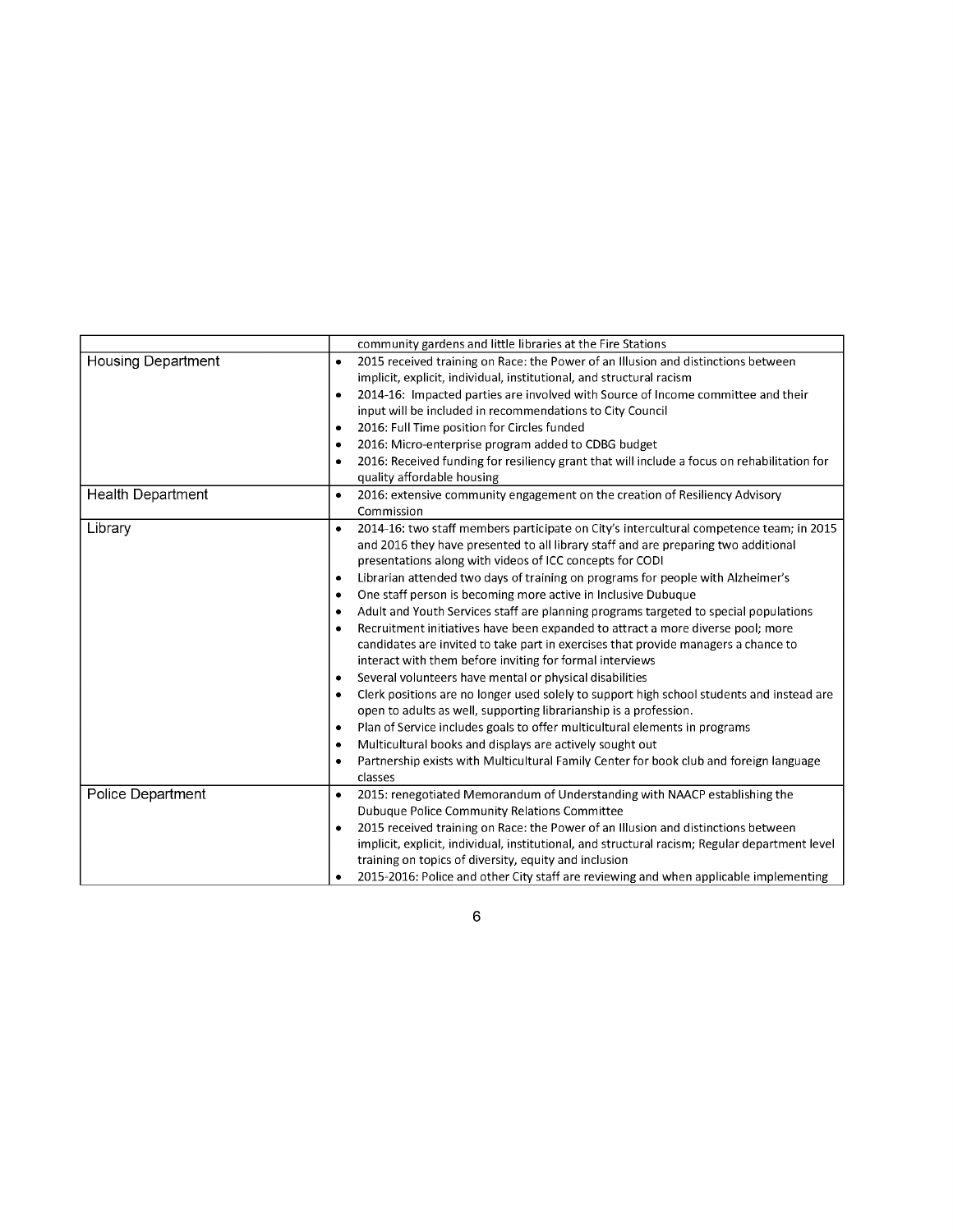| 2015-2016: Police meet with 4 the People on a quarterly basis                                                                                                                                                                                                          |
|------------------------------------------------------------------------------------------------------------------------------------------------------------------------------------------------------------------------------------------------------------------------|
| 2015: Chief participated in Racial Profiling panel discussion                                                                                                                                                                                                          |
|                                                                                                                                                                                                                                                                        |
| 2016: Police requested through the budget process funding to complete a traffic stop                                                                                                                                                                                   |
| 2016: Memorandum of Understanding with NAACP under review for expansion to other<br>City Departments, with Police assisting in facilitation                                                                                                                            |
| 2016: Police and NAACP executives have scheduled out monthly meetings to discuss                                                                                                                                                                                       |
| Architectural guidelines updated to include more information on accessibility<br>Expanded recruitment for open positions - colleges                                                                                                                                    |
| 2015 received training on Race: the Power of an Illusion and distinctions between<br>implicit, explicit, individual, institutional, and structural racism                                                                                                              |
| Staff attended training on reviewing site plans for accessible design                                                                                                                                                                                                  |
| Staff met with various community groups and included requirements in Comprehensive                                                                                                                                                                                     |
| Plan Request for Proposals to describe efforts that will be made to reach traditionally                                                                                                                                                                                |
|                                                                                                                                                                                                                                                                        |
| 2014: Significant redesign of bus routes improving service in our most diverse                                                                                                                                                                                         |
| neighborhood and for those who are transit dependent                                                                                                                                                                                                                   |
| Recruitment: instead of requiring that applicants have a CDL, applicants who meet all                                                                                                                                                                                  |
| other skill requirements can compete for the job and Jule will train them to receive CDL<br>after hire in order to expand recruitment pool.                                                                                                                            |
| 2014-16: childcare, transportation, translation services offered to, and used by, City Life<br>participants, providing equitable access to engage and learn about local government.<br>2014: Staff and community partners serving as intercultural competency trainers |
| completed train-the-trainer on Race: the Power of an Illusion and distinctions between<br>implicit, explicit, individual, institutional, and structural racism                                                                                                         |
|                                                                                                                                                                                                                                                                        |
| 2014: Facilitated Transgender Dubuque presentation to school counselors and nurses                                                                                                                                                                                     |
| 2014: Facilitated Cultural Voices Presentations to ELL Teachers, Police Department,                                                                                                                                                                                    |
| 2014: Facilitated City membership in Local and Regional Government Alliance on Race &                                                                                                                                                                                  |
|                                                                                                                                                                                                                                                                        |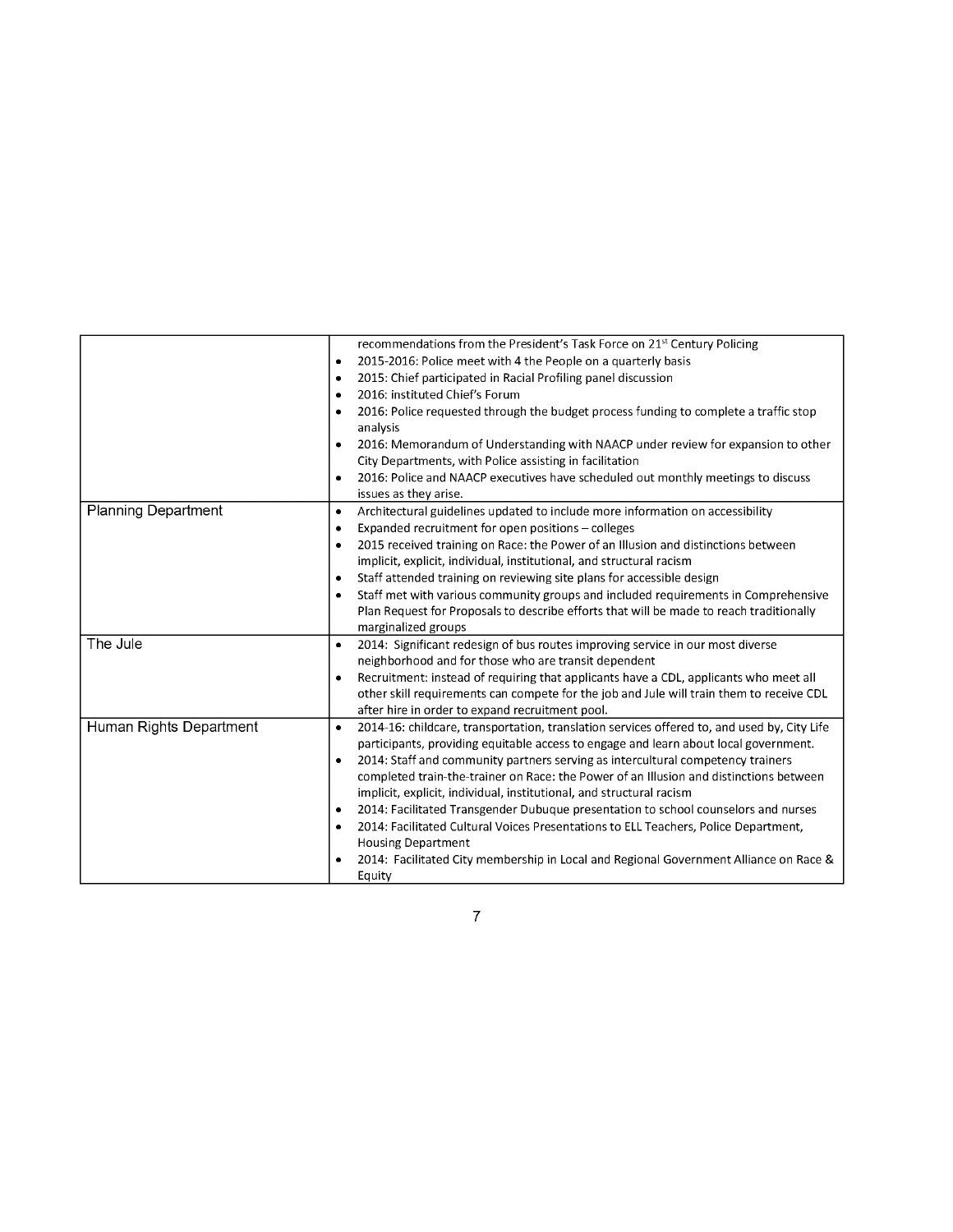| ٠         | 2014: Facilitated development of inclusive environments policy for Multicultural Family    |
|-----------|--------------------------------------------------------------------------------------------|
|           | Center                                                                                     |
| $\bullet$ | 2014-16: Served as Mayor's representative for My Brother's Keeper Community                |
|           | Challenge                                                                                  |
| ٠         | 2015: Developed an informal network of community members across various                    |
|           | "protected class" backgrounds who serve in formal or informal leadership capacities        |
|           | throughout the community                                                                   |
| ٠         | 2015: Hosted ICMA Fellows from Indonesia                                                   |
| ٠         | 2015: Provided dialogue facilitation, data collection, community engagement planning       |
|           | and implementation as part of Inclusive Dubuque development of Community Equity            |
|           | Profile                                                                                    |
| $\bullet$ | 2015-16: Facilitated development of transgender restroom signage for Multicultural         |
|           | Family Center, along with staff process for accommodating people with contrary cultural    |
|           | or religious beliefs.                                                                      |
| ٠         | 2015-16: Economic Opportunity VISTA partnership with Iowa Campus Compact,                  |
|           | Operation New View, Project Concern, Circles Initiative focused on building capacity of    |
|           | organizations serving low income individuals                                               |
| ٠         | 2015: Human Relations Specialist position reclassified to Equity Outreach Coordinator;     |
|           | intentional recruitment efforts to attract a skilled, diverse pool of candidates including |
|           | through Intercultural Communication Institute.                                             |
| ٠         | 2015: Staff volunteered to participate in LGBTQ panel discussion at U.D.                   |
| ٠         | 2015: Created internal equity team; facilitated meetings with leadership teams in each     |
|           | departments to provide overview of Inclusive Dubuque and begin initial assessment of       |
|           | how departments are approaching diversity, equity, and inclusion in their work; analyzed   |
|           | results; created template for equity plans for departments and developed racial equity     |
|           | toolkit                                                                                    |
| ٠         | 2015: Began working with Leisure Services and Police Departments on equity plans for       |
|           | their departments.                                                                         |
| $\bullet$ | 2015: Process established to evaluate community engagement activities through              |
|           | resident feedback and demographics of participants                                         |
| ٠         | 2015: Facilitated development and implementation of community engagement plan              |
|           | around accessible access to City infrastructure                                            |
| ٠         | 2016: Connected with lowa Department of Human Rights to begin supporting each              |
|           | other's work to connect residents to opportunities                                         |